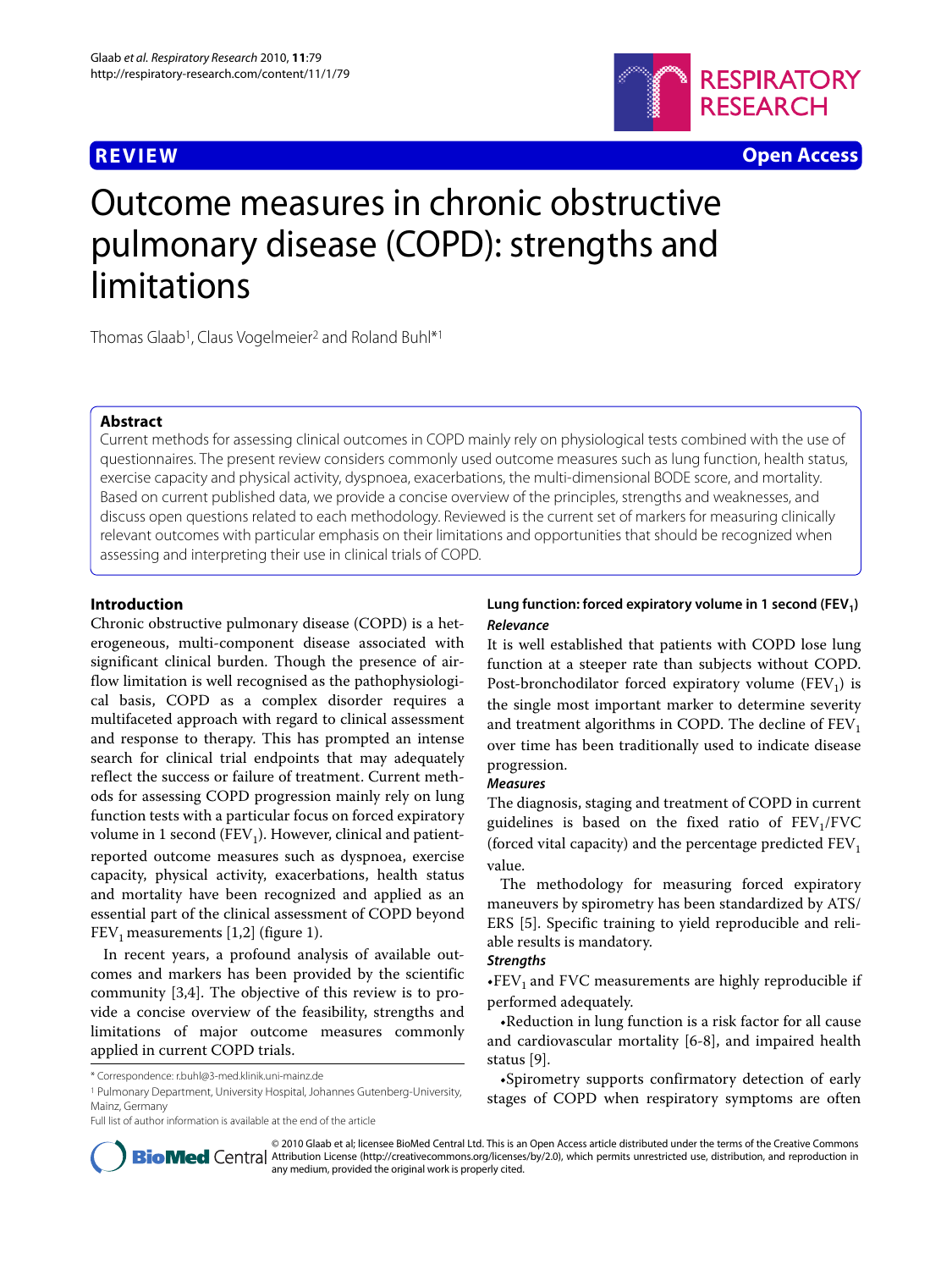<span id="page-1-0"></span>

absent, thus creating the opportunity of early intervention [[10](#page-8-8)].

## **Limitations**

 $\cdot$ FEV<sub>1</sub> measurements are based on an artificial manoeuvre and do not always correlate with clinically relevant outcomes such as dyspnoea, health status, exercise capacity, or exacerbations [[4,](#page-8-3)[11\]](#page-8-9).

•Patients with similar  $FEV_1$  may represent different underlying phenotypes.

•Reference equations for lung function by European Community for Coal and Steel are disputed and limited in predicting lung function in the general population [\[12](#page-8-10)].

•Changes in lung volumes can occur without concomitant changes in  $FEV<sub>1</sub>$  and are more closely related than  $FEV<sub>1</sub>$  changes to exercise performance [[13\]](#page-8-11).

•No minimal important difference (MID) has been established yet. It was suggested that an appropriate range of values for the MID for  $FEV_1$  might be 100-140 mL [\[4](#page-8-3)] but the MID for  $FEV<sub>1</sub>$  remains poorly defined for COPD [\[14](#page-8-12)].

## **Open Questions and Outlook**

 $FEV<sub>1</sub>$ , while a crucial marker, is far from being the only measure to comprehensively characterize patients with COPD. Additional outcome measures are usually needed to assess the clinical benefit of therapeutic agents. The relationships between changes in airway structure and measures of lung function require further investigation.

## **Lung volumes Relevance**

Changes in absolute lung volumes can occur in COPD patients even in the absence of  $FEV<sub>1</sub>$  changes. Progressive hyperinflation due to airflow limitation and loss of lung elastic recoil not only increases the work required during inspiration but also profoundly decreases the ventilatory reserve and increases the sense of effort and dyspnoea [[15\]](#page-8-13).

The assessement of absolute lung volumes has been standardized but is technically more demanding than simple spirometry. Specific training to yield reproducible and reliable results is essential.

## **Measures**

Static lung hyperinflation and its increase during exercise (dynamic hyperinflation) are measured as elevations of total lung capacity (TLC), functional residual capacity (FRC), residual volume (RV) and as a decrease in inspiratory capacity (IC). The variability of lung volume measurements has been reviewed elsewhere [[16\]](#page-8-14). **Strengths**

•Indices of dynamic hyperinflation correlate better than  $FEV<sub>1</sub>$  with activity limitation and exertional dyspnoea [[13,](#page-8-11)[15\]](#page-8-13) and pharmacological and surgical lung volume reduction have been associated with improvements in exercise performance and dyspnoea [\[17,](#page-8-15)[18\]](#page-8-16).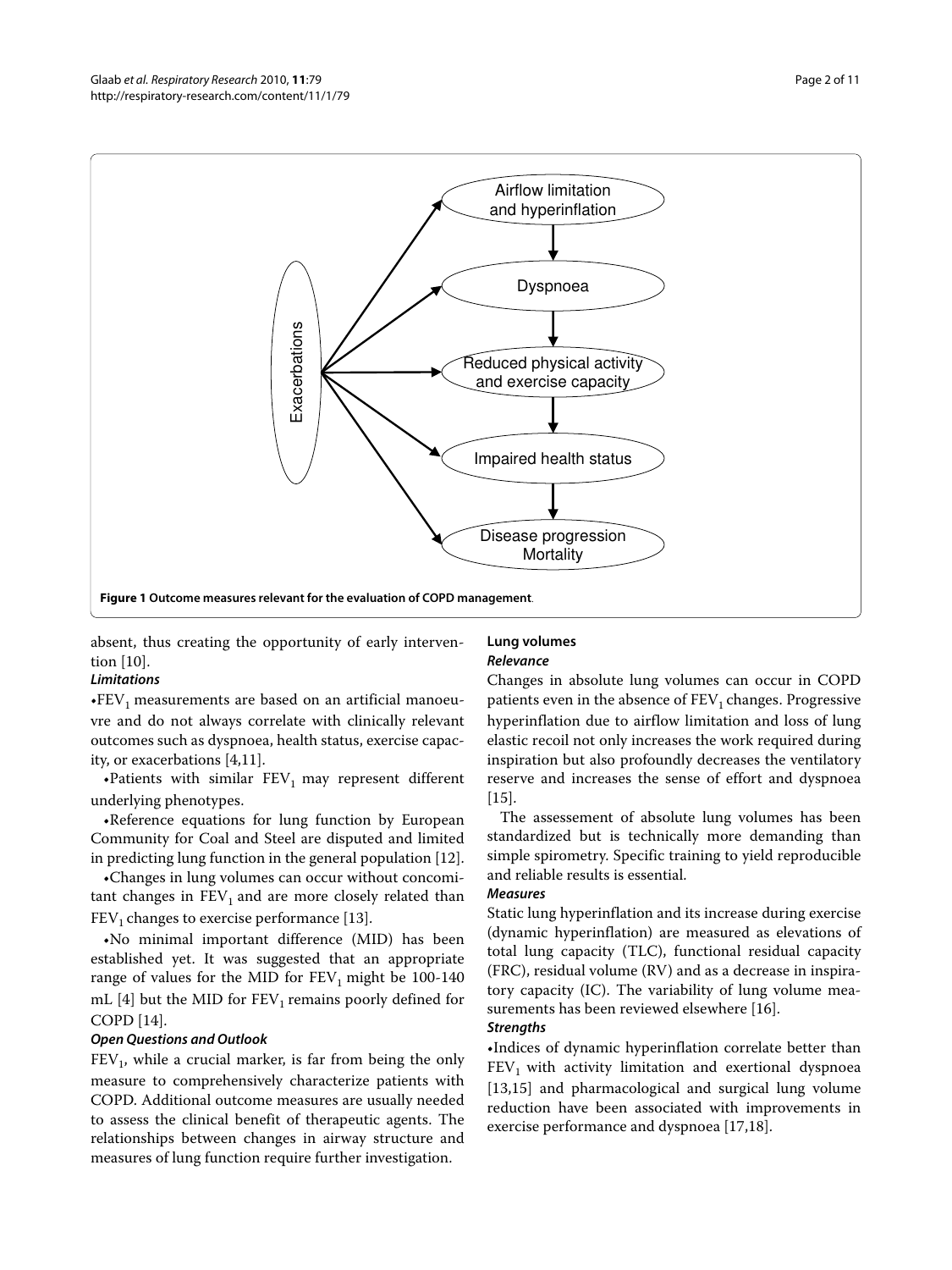•A severely reduced IC/TLC ratio with a threshold value of 25% has been shown to predict mortality in COPD patients [\[19](#page-8-17)].

## **Limitations**

•Body plethysmography remains the gold standard for the measurement of lung volumes such as TLC, FRC and RV. Spirometrically derived assessments of lung hyperinflation are more difficult to interpret in the absence of simultaneous bodyplethysmographic volume measurements to rule out a concomitant restrictive ventilatory disorder [\[15](#page-8-13)].

•The reproducibility of FRC, IC and RV in absolute values has yet to be demonstrated. Measurement of IC alone is not a reliable marker of lung hyperinflation and does not consistently reflect changes in FRC or TLC [\[15](#page-8-13)].

•Neither a standardized classification for the assessment of severity of hyperinflation nor a MID have been established yet. In practice, values of RV, TLC and FRC exceeding 120-130% of the predicted value are regarded to be clinically relevant, but these cut-offs are not validated.

•The natural course of dynamic hyperinflation in COPD is unknown and seems likely to be highly variable among COPD patients [[15](#page-8-13)].

## **Open Questions and Outlook**

In the absence of any consensus on the definition and/or severity of hyperinflation, it has been proposed that hyperinflation - preferentially expressed as % predictedshould be specified in terms of the volume compartment referred to and the measuring method used [[12\]](#page-8-10). So far, there have been no studies aimed at exploring the longitudinal course of dynamic hyperinflation and its impact on the course of the disease in COPD patients.

## **Exercise Capacity and Physical Activity Relevance**

Reduced exercise capacity is considered to be a consequence of airflow obstruction, primarily because of dynamic hyperinflation occurring during exercise. Reduced physical activity of patients is a result of COPD,

## **Measures**

There are different approaches to determine the exercise capacity or activity levels of COPD patients (table 1): Higher exercise tolerance measured via laboratory or field tests can be translated to higher levels of activity. In addition, physical activity during daily life can be assessed directly by measuring energy expenditure or by mechanical assessment of movement.

### **Exercise Capacity**

## **6-Minute Walk Test (6MWT)**

Measurement of the distance walked during a 6-minute period on a level surface [[21\]](#page-8-19). The principal outcome of this self-paced test is the distance covered. The MID is estimated to be 54-80 meters [[27](#page-8-25)].

## **Strengths**

•6MWT is relatively simple to perform and well tolerated.

•6MWT reflects everyday life-like activity.

•6MWT is validated and standardized [[28\]](#page-8-26).

•The test results correlate with lung function, health status, and maximal  $VO<sub>2</sub>$  [\[29](#page-8-27)], and have shown to be predictive for mortality [[30\]](#page-8-28).

## **Limitations**

•There are many sources of variability, e.g. patient's motivation, weight, height, age, sex, co-morbidities, and dayto-day variability [\[28](#page-8-26)].

•6MWT was significantly reduced only in COPD patients with GOLD stages III and IV [[26,](#page-8-24)[31\]](#page-8-29).

•Assessment of the 6MWT is associated with spatial requirements and is personnel- and time-consuming.

•Standards of 6MWT are not always realisable. This might influence the results, e.g. shorter corridors reduce the distance covered because of time-consuming change in direction.

•Learning effect: Walking distance is up to 17% higher for a second test performed a day later [[28](#page-8-26)].

## **Table 1: Different methods to determine exercise capacity or activity levels in COPD**

|                                              | <b>Measure</b>           | Reference |
|----------------------------------------------|--------------------------|-----------|
| field tests to determine exercise capacity   | 6-Minute Walk Test       | $[21]$    |
|                                              | <b>Shuttle Walk Test</b> | [22, 23]  |
|                                              |                          |           |
| laboratory tests to assess exercise capacity | bicycle ergometer        | $[24]$    |
|                                              | treadmill                | $[25]$    |
| assessment of activity levels                | accelerometer            | $[26]$    |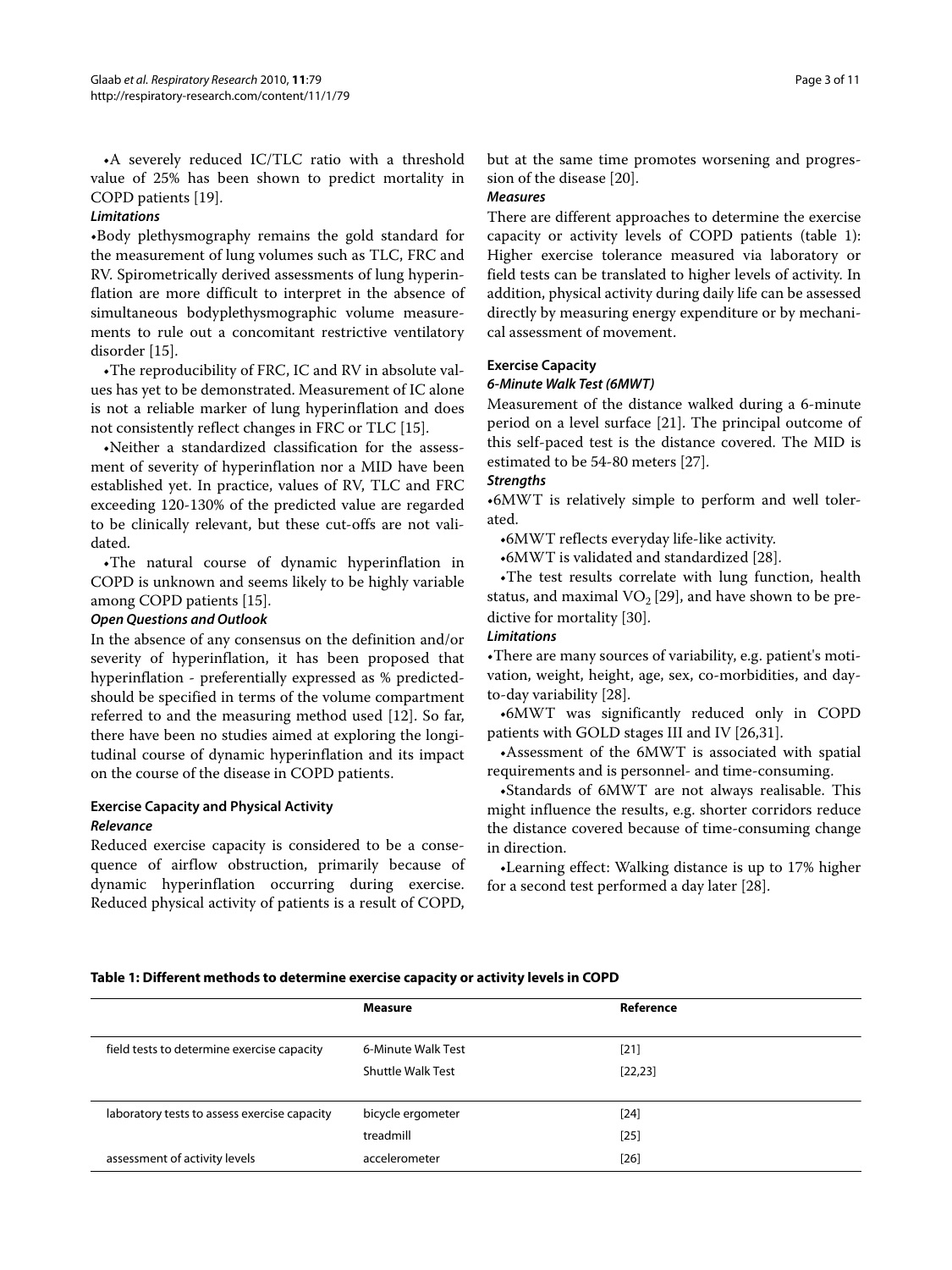## **Shuttle Walk Test (SWT)**

There are two forms of assessment: In the Incremental Shuttle Walk Test, walking speed is set by the frequency of an acoustic signal. The frequency increases progressively until patients can no longer pick up the pace. The principal outcome is the distance covered. The MID is estimated to be 47.5 meters [\[32](#page-9-0)].

The Endurance Shuttle Walk Test has been developed to determine sub-maximal exercise capacity with the acoustic signal frequency being constant throughout the walk [[23](#page-8-21)]. The principal outcome is the duration of exercise. No MID has yet been described.

## **Strengths**

•SWT is relatively simple to perform and well-tolerated.

•Learning effects are minimal.

•Walking pace is externally controlled.

## **Limitations**

•Instructions for SWT are time consuming.

•The test is less extensively validated than the 6MWT. Solid evidence for validity still has to be provided [\[27](#page-8-25)[,33](#page-9-1)].

•SWT does not reflect common daily activities that require endurance and pacing.

## **Ergometry**

To evaluate the exercise response, bicycle-ergometer or treadmill are commonly used in two different test modes. In incremental-workload tests, work-rate is increased progressively as a mild continuous ramp under computer control with the principal outcome being the distance covered. Alternatively, constant-workload tests have been performed at sub-maximal levels of exercise intensity which is typically set between 75% and 85% of the maximum workload during incremental tests [\[20](#page-8-18)]. The principal outcome is the duration of workload.

Reasons for break-off, e.g. leg discomfort vs. breathlessness, provide additional insights [[34\]](#page-9-2).

## **Strengths**

•Standardized protocols are available [\[35](#page-9-3)].

•Treadmill walking reflects an activity of daily living.

•Cycle ergometer is less prone to introduce movement or noise artefacts into measurements than treadmill, and electrocardiogram and blood pressure are generally easier to measure [[35](#page-9-3)].

•Additional physiological and clinical variables, such as peak  $O_2$  uptake,  $CO_2$  output, minute ventilation, heart rate, dyspnoea, and leg discomfort can be determined in parallel.

## **Limitations**

•The workload not only depends on speed and inclination of the treadmill but also on the weight of the subject and pacing strategy. Body weight has much less effect on bicycle ergometry performance [\[30\]](#page-8-28).

•Cycling is less closely related to the patient's activities of daily living.

•Resources: Ergometers are relatively expensive, treadmills require much space.

•No MID has been established yet.

## **Physical Activity**

## **Sensors for physical activity**

The methods that are available to quantify physical activity in daily life include direct observation, assessment of energy expenditure, and the use of physical activity questionnaires or motion sensors. In particular, motion sensors are practical tools for clinical trials or practice. Accelerometers are electronic devices that record energy expenditure or mechanically assess movement. The devices are usually worn on patients' arm or waist. Accelerometers read out stored data as movement intensity and as quantity and can also provide data on body posture.

## **Strengths**

•Accelerometers generate objective data by determination of quantity and intensity of body movements.

•Significant limitations of physical activity can already be detected in patients with moderate COPD (GOLD stage II) [\[31\]](#page-8-29).

## **Limitations**

•Solid evidence for reliability, validity and responsiveness for different types of accelerometers still has to be provided [[26](#page-8-24),[31\]](#page-8-29).

•Some activity sensors are poorly accepted by patients [[36\]](#page-9-4).

•Variability in sensitivity among accelerometers of a given model has been detected [[37\]](#page-9-5).

•Accelerometers may be sensitive to artefacts like car vibrations [\[26\]](#page-8-24).

•Activity sensors may actually fail to accurately capture the inactive life style of patients with COPD [[38](#page-9-6)].

•Physical activity patterns vary from day to day and between week-days and weekend due to the patient's health, or external factors [\[31](#page-8-29)]. In long-term studies, another source of variability may be seasonal climate changes, hours of daylight and weather [[38\]](#page-9-6).

•Observation bias: a greater level of activity may be induced during the measurement period that results in overestimation of the activity [\[39](#page-9-7)]. On the other hand, underreporting bias may evolve from poor compliance [[26,](#page-8-24)[39\]](#page-9-7).

•No MID has been established yet.

## **Open questions and outlook**

Exercise capacity is an important clinical outcome in interventional trials of COPD, but it is still debatable what is the most valid, reliable, and responsive measurement of changes within subjects.

Physical activity may become a key outcome measure not only in clinical trials of COPD, but also in rehabilitation programs and for patients' self-management. Even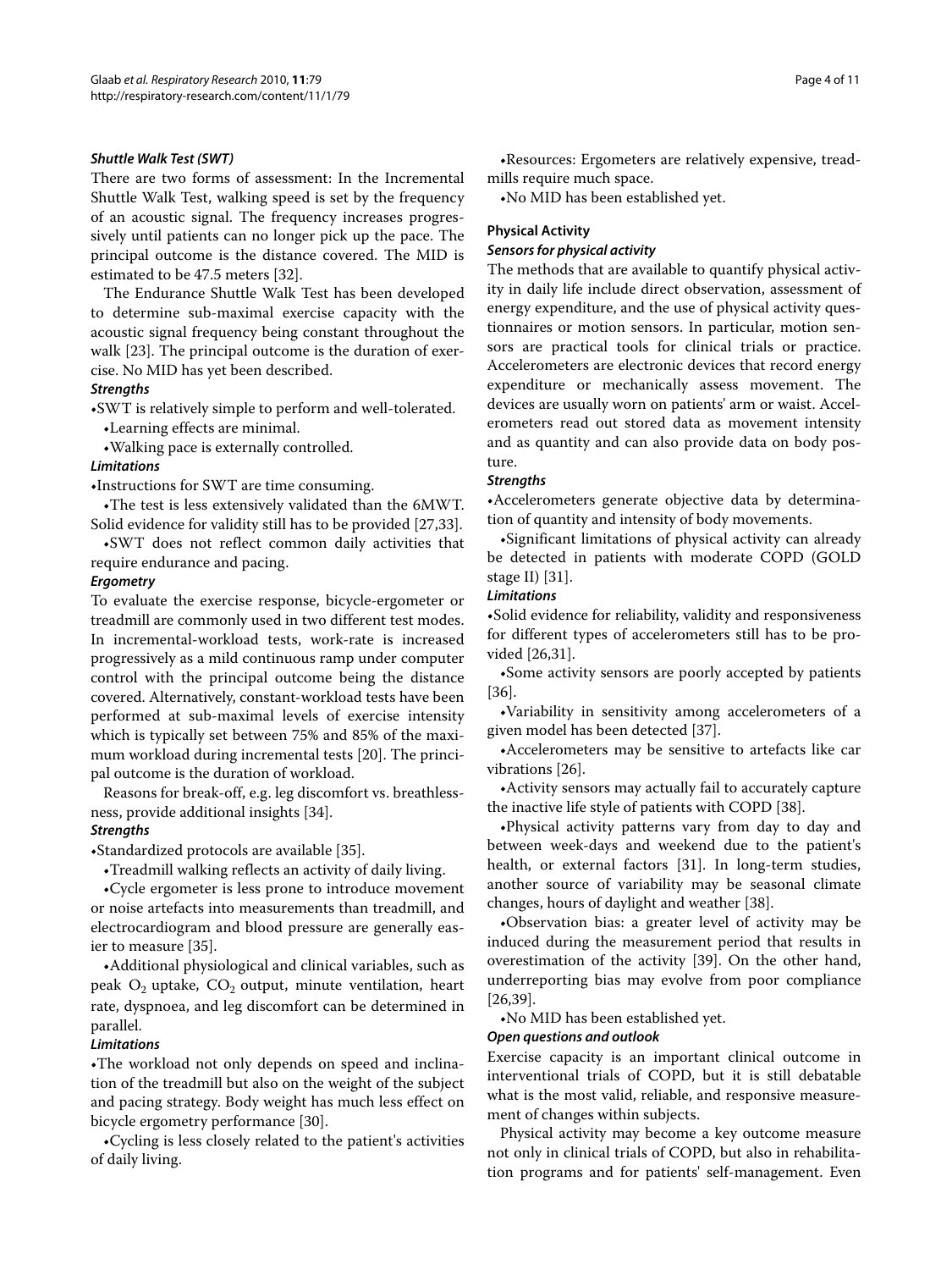though the technical assessment of physical activity is improving rapidly, not all new techniques have been developed to the point where their clinical utility has been validated.

Little is known about the agreement of exercise capacity as measured using different methods. Therefore, indirect comparisons of treatment effects on exercise capacity are obscured by different methods of assessment applied in various trials.

## **Dyspnoea**

## **Relevance**

For patients with COPD, dyspnoea is the most frequent complaint for which they seek medical attention. However, dyspnoea is a subjective measure that poorly correlates with objective assessments of lung function, exercise capacity, and other outcomes [\[1](#page-8-0)].

## **Measures**

Different approaches have been used to measure dyspnoea in clinical trials, amongst which the BDI/TDI, Borg-Scale, and MRC are applied most often (table 2).

## **Baseline Dyspnoea Index/Transition Dyspnoea Index (BDI/ TDI)**

The BDI and TDI represent one of the most commonly applied instruments for dyspnoea rating in clinical trials, describing symptoms at a single point in time (e.g., baseline (BDI)), and measuring changes in breathlessness from this baseline state over time (TDI) [\[40](#page-9-8)].

BDI and TDI ratings are obtained in the course of an interview conducted by an experienced observer, who asks open-ended questions about the patient's experience of breathlessness during everyday activities, which are then translated into numerical values.

## **Strengths**

•BDI and TDI ratings provide multi-dimensional measurements of breathlessness (functional impairment, magnitude of task, and magnitude of effort) related to activities of daily living.

•A MID with a difference of 1 unit for the mean total score being considered clinically meaningful is available though it is mainly based on retrospective data analysis [[41,](#page-9-9)[42\]](#page-9-10).

## **Limitations**

•Interviewer bias: Neither interviewer questions nor the translation of patients' answers to ratings are standardized, enforcing thorough interviewer training.

•Recall bias: The patient has to recall baseline state (BDI) in order to answer questions regarding the TDI.

•Assessment bias: Interviewer blinding to patients' clinical status is necessary to prevent assessment bias.

## **Medical Research Council (MRC) Scale**

The MRC dyspnoea scale was developed as a simple and standardised method of categorising disability in COPD [[4\]](#page-8-3).

The patient selects a grade on the self-applied 5-point instrument that describes everyday situations or activity levels provoking breathlessness and impairment. A MID has not been established.

## **Strengths**

•The method has been widely used in the past [[43-](#page-9-11)[46\]](#page-9-12). **Limitations**

•A possible underestimation bias due to avoidance of exertion has to be taken into account [[47\]](#page-9-13).

•The MRC is relatively insensitive to change, e.g. due to therapeutic intervention [[48,](#page-9-14)[49\]](#page-9-15).

•There are relatively scarce clinical data on validation, responsiveness, and sensitivity [[43](#page-9-11)].

## **Borg-Scale (CR-10)**

The CR-10 or Borg-Scale has been developed primarily as an objective tool to measure exertional dyspnoea in COPD patients [[50,](#page-9-16)[51\]](#page-9-17). Although the 10-point category ratio scale is easy to use, concise and detailed instructions for patients are indispensable for appropriate application [[52\]](#page-9-18). Based on retrospective analysis, a MID for the Borg-Scale in the range of 1 unit has been discussed [\[4](#page-8-3)].

## **Open Questions and Outlook**

More research is needed to optimize and validate questionnaire items including direct patient involvement in instrument generation to improve their utility in clinical trials. Little is known about the impact of concomitant disorders on outcomes, e.g. if disorders such as anxiety or depression influence perceived dyspnoea and - if so - to which extent those instruments applied today reflect that influence. Furthermore, studies are needed to show

#### **Table 2: Dyspnoea measurement scales**

|            | <b>Type of scale</b> | <b>Type of stimulus</b> | Items | <b>Administration</b>        |
|------------|----------------------|-------------------------|-------|------------------------------|
| BDI/TDI    | multi-dimensional    | everyday activities     | 8/9   | interview                    |
| MRC-Scale  | uni-dimensional      | everyday activities     |       | self-administered by patient |
| Borg-Scale | uni-dimensional      | under exertion          |       | self-administered by patient |

BDI: Baseline Dyspnoea Index; TDI: Transition Dyspnoea Index; MRC: Medical Research Council.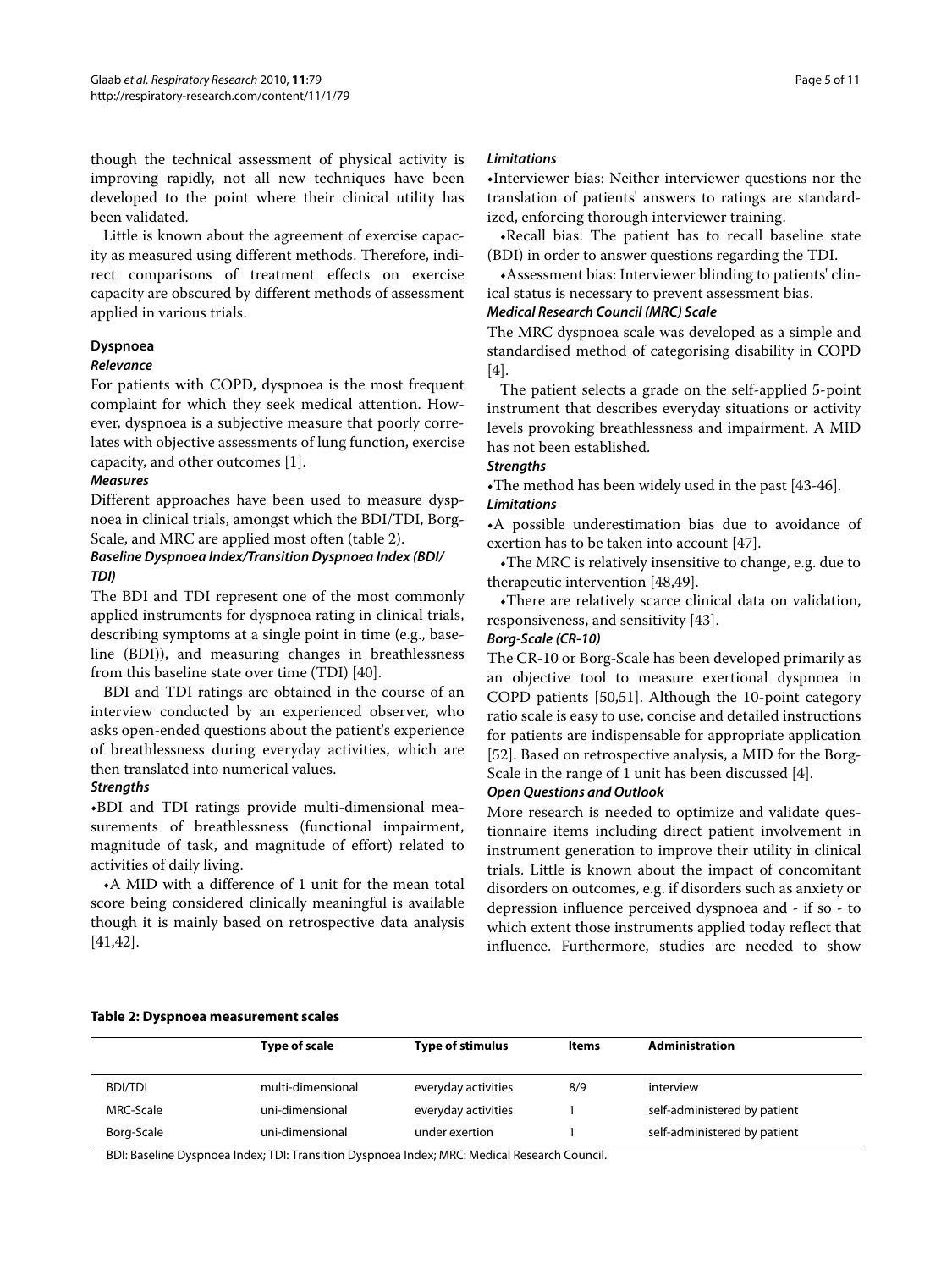which of the existing methodologies, e.g. questions or word lists, should be preferred in the context of COPD.

## **Health Status**

## **Relevance**

Health-status is considered one of the main patientrelated outcomes in clinical trials. It is important to make a distinction between quality of life (QoL), which is unique to the individual, and health status measurement, which is a standardized quantification of the impact of disease [\[53](#page-9-19)].

## **Measures**

Health-status as a concept of high complexity is assessed indirectly and requires the application of specially designed questionnaires (table 3).

## **St. George's Respiratory Questionnaire (SGRQ)**

The SGRQ was originally developed to measure health status in patients with respiratory disease, e.g. COPD or asthma [[54\]](#page-9-20). A COPD-specific version is available [\[55](#page-9-21)].

The SGRQ covers domains of symptoms (frequency and severity of respiratory symptoms), activity (effects on and adjustment of everyday activities), and psychosocial impact, from which a total score with a possible maximum of 100 points is calculated.

The MID was assessed by various methods. Changes of 2 to 8 points were considered clinically meaningful, with a value of 4 applied most often [[56](#page-9-22)].

## **Strengths**

•The SGRQ has been widely used in clinical trials as a secondary endpoint to assess the effects of treatment and management interventions on health status in COPD.

•It may be considered a quasi standard in clinical trials. **Limitations**

•The instrument is time-consuming to implement and is therefore of limited applicability in day-to-day clinical practice.

•There is a trend bias due to non-poled questions (first possible answer is usually "yes" and indicates worse health-status) [\[57](#page-9-23)].

•The processing of missing answers is unsatisfactory. A missing answer is considered as if the patient had answered "no" (indicating better health-status) [[57](#page-9-23)].

•SGRQ scores were shown to be influenced by subjects' sex, age, education, and by comorbidities [\[58\]](#page-9-24).

•Suitability of MID for individual patients as opposed to patient group comparisons has yet to be shown.

•Linearity of differences between SGRQ values has not been shown, especially not in different stages of severity. Thus, it is unknown, whether a reduction in SGRQ total score by 4 points (e.g. from 44 to 40) represents a subjective improvement in health status equivalent to a reduction from 64 to 60.

•There is little published empiric evidence supporting the MID of four points [\[59\]](#page-9-25).

## **Chronic Respiratory Disease Questionnaire (CRQ)**

The CRQ measures physical-functional and emotional limitations due to chronic lung diseases including COPD [[60\]](#page-9-26). It refers to activity-related dyspnoea with results covering dyspnoea, fatigue, emotion, and mastery. The questionnaire has primarily been applied in rehabilitation trials of COPD patients [[61\]](#page-9-27).

The patient is asked to recall the five most important activities that caused breathlessness over the past two weeks. A total score as well as individual subscale scores can be calculated. A difference of 0.5 for the mean domain scores is considered clinically meaningful [\[62](#page-9-28)].

## **Strengths and limitations**

A distinctive property of this instrument is the patientspecific selection of five activities, which cause dyspnoea for the individual patient. This way the instrument adapts to the specific conditions of the patient and is sensitive to treatment. On the other hand, the instrument is less suitable for inter-individual comparisons, as it mirrors individual physical limitations. The questionnaire is not interchangeable with other disease-specific instruments and has not yet been shown to be responsive to long-term disease progression.

## **Medical Outcomes Study Short Form-36 (SF-36)**

The SF-36 is a generic health survey [[63](#page-9-29)]. The patient is asked to complete 36 items of the questionnaire. The instrument allows the patient to self-assess psychic, physical, and social aspects of his or her quality of life.

| Table 3: Health-status measurement instruments |
|------------------------------------------------|
|                                                |

|         | <b>Instrument Type</b> | <b>Domains</b>                                                                                                                    | <b>Items</b> | <b>Administration</b>               |
|---------|------------------------|-----------------------------------------------------------------------------------------------------------------------------------|--------------|-------------------------------------|
| SGRO    | disease-specific       | symptoms, activities, psychosocial impact                                                                                         | 76           | self-administered by<br>the patient |
| CRQ     | disease-specific       | dyspnea, emotional function, fatique, mastery                                                                                     | 20           | interview                           |
| $SF-36$ | generic                | physical and social function, mental health, energy/<br>vitality, health perception, physical and mental role<br>limitation, pain | 36           | self-administered by<br>the patient |

SGRQ: fSt. George's Respiratory Questionnaire; CRQ: Chronic Respiratory Disease Questionnaire; SF-36: Short Form 36.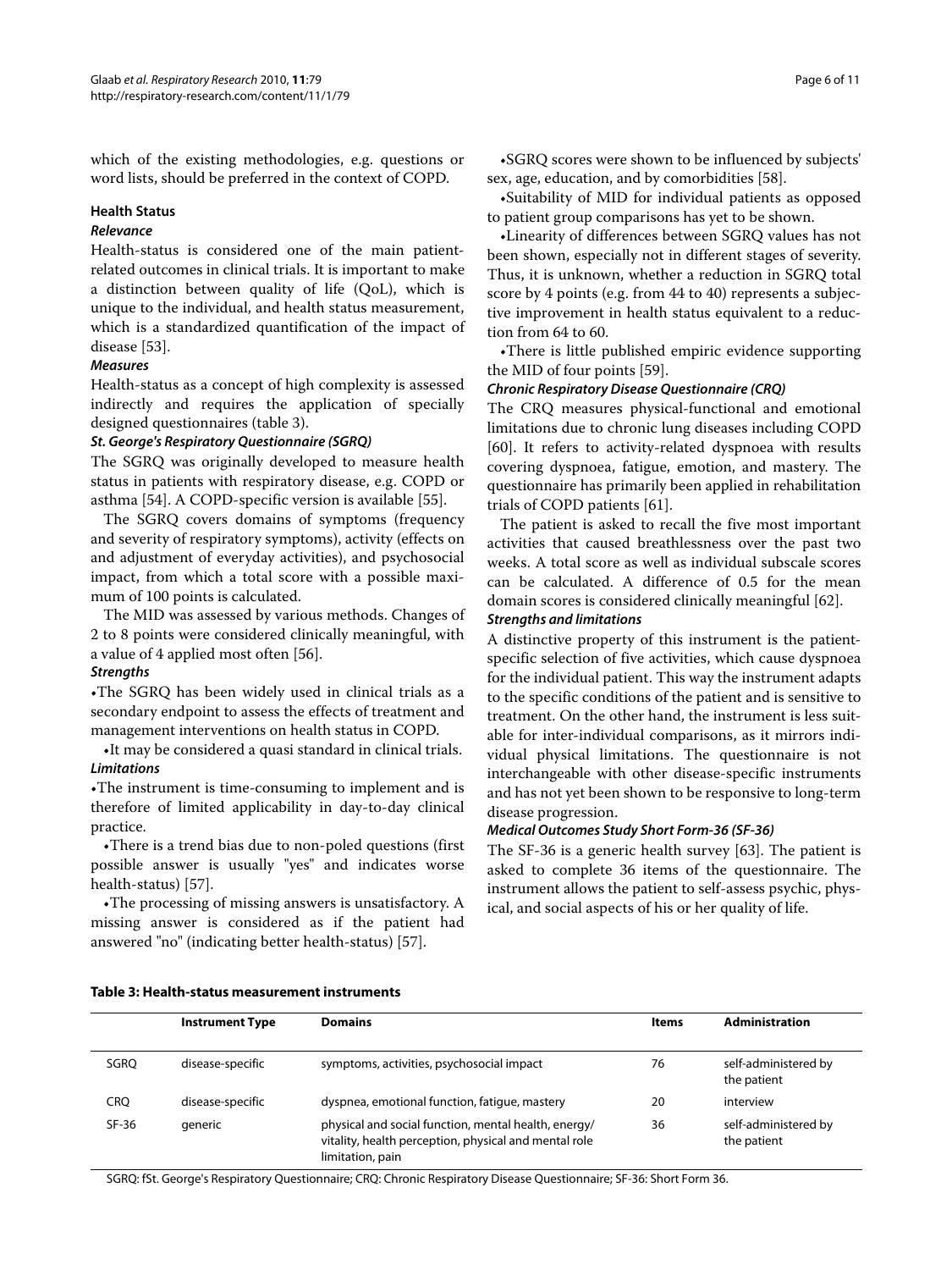## **Strengths and limitations**

SF-36 is the best-known questionnaire to measure health status. The instrument has been shown to be discriminative, responsive to long-term disease progression, easy to use, and has been validated in several languages. However, as a generic measure, it is considered less responsive than disease-specific instruments in COPD and is not consistently responsive to therapeutic effects. No MID has been established yet.

## **Open questions and outlook**

Further development of user-friendly, inexpensive instruments to enable fast and easy health status assessment in clinical trials as well as in daily practice is clearly required. Ways to involve patients in questionnaire generation should be further explored. More information is needed on the time course of health-status alterations (e.g., induced by therapeutic intervention or secondary to COPD exacerbations) and on the utility and efficacy of health status instruments in less severe COPD.

## **Exacerbations**

## **Relevance**

Exacerbations of COPD indicate clinical instability and progression of the disease and are associated with increased morbidity, deterioration of comorbidities, reduced health status, physical and physiologic deterioration and an increased risk of mortality [[64,](#page-9-30)[65\]](#page-9-31). The prevention or reduction of exacerbations thus constitutes a major treatment goal [\[1](#page-8-0)].

## **Measures**

Verification by patient interview, healthcare databases or prospectively from diary cards. Endpoints: frequency of exacerbations, time to first exacerbation, severity and duration of exacerbations.

## **Strenghts**

•The event-based approach considers the need for systemic corticosteroids and/or antibiotics or hospitalisation due to an exacerbation. This definition may be more robust and is relatively easy to record.

•The symptom-based definition of exacerbations considers individual patient's perception of clinical status.

## **Limitations**

•There is no standardized definition of an exacerbation, making comparative evaluations of clinical study results difficult [\[1](#page-8-0),[66](#page-9-32)].

•The symptom- and event-based approach involves subjective and recall bias, particularly because patients often have a poor understanding of exacerbation symptoms, resulting in substantial underreporting of exacerbations [[67\]](#page-9-33).

•The definition by use of health care resources is health system specific and affected by many other factors (social support, comorbidities, baseline health status, clinical expert behaviour).

embolism have to be taken into account. •Seasonal variations in exacerbation frequency usually require long-term studies of at least one year duration [[4,](#page-8-3)[68\]](#page-9-34).

•No MID has been established yet [\[4](#page-8-3)].

## **Open questions and outlook**

There is a clear need to standardize the evaluation of the onset, frequency, severity and duration of COPD exacerbations as well as to assess therapeutic effects on exacerbations in COPD. Given the potential clinical relevance of even single exacerbations it appears quite difficult to determine exactly what cut-off levels should be used in terms of MIDs.

In addition, more work is needed to develop simple feasible criteria for defining exacerbations in clinical practice and to analyse the multiple factors that contribute to decisions to assess the severity stage of exacerbations. In that context, the EXACT-PRO initiative began to develop and evaluate a novel patient-reported outcome tool to measure the rate, duration and severity of exacerbations of COPD [[69\]](#page-9-35).

## **Multidimensional scoring systems - BODE Relevance**

So far the only multidimensional scoring system that has gained broader acceptance is the BODE index which has been developed as a prognostic marker for COPD patients in an attempt to integrate not only the respiratory but also the systemic expressions of COPD in a single grading system [[70\]](#page-9-36).

## **Measures**

It comprises the four components nutritional state (**B**MI), airflow limitation (Obstruction;  $FEV<sub>1</sub>$ ), breathlessness (MRC **D**yspnoea scale), and **E**xercise capacity (6MWD, distance walked in 6 min). Replacing the 6MWD with a component for exacerbation frequency (BODEx index) resulted in fully preserved power to predict the mortality risk in a prospective observational study, while expanding the BODE index with exacerbation frequency as a fifth component (e-BODE index) did not further improve its predictive power [[71](#page-9-37)]. A truncated version of the BODE index has been presented in which the exercise component is omitted (BOD index) [[72](#page-9-38)].

The validity of the BODE index as a prognostic marker to predict mortality in COPD patients has recently been challenged by a study demonstrating that the risk of allcause mortality over 3 years was considerably underestimated by the BODE index in a population of severe COPD patients, while on the contrary it was overestimated in another population with milder disease, indicating that important predictors may still be missing in this index [\[73](#page-9-39)]. Nevertheless, the BODE index has been used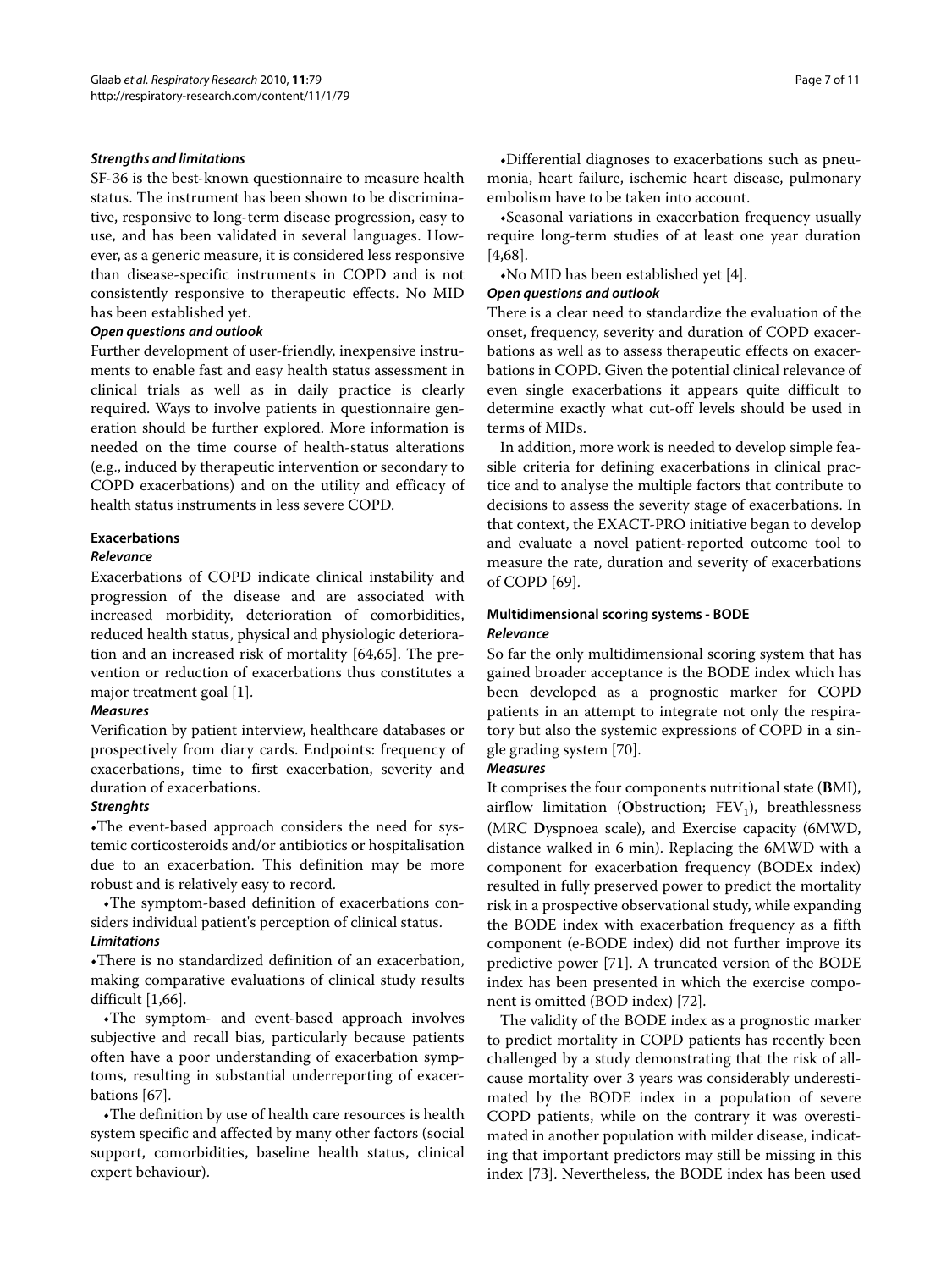to assess therapeutic efficacy in interventional studies investigating effects of lung volume reduction surgery [[74-](#page-9-40)[76](#page-9-41)], pulmonary rehabilitation [[77,](#page-10-0)[78\]](#page-10-1), and physical training [[79\]](#page-10-2), but so far not in pharmacological intervention trials.

## **Strengths**

•The BODE index integrates different facets of COPD and the risks associated with significant comorbidities.

•It provides better power than that of its individual components (e.g.,  $FEV<sub>1</sub>$ ) to predict mortality and future exacerbations in patient populations with severe-to-very severe COPD [\[70](#page-9-36)[,80](#page-10-3)].

•Its assessment is straightforward.

## **Limitations**

•The BODE index has not primarily been developed to assess effects of therapeutic interventions and a MID has not yet been defined.

•The BODE index has been optimized to predict oneyear mortality. The factors most critically affecting shortterm survival might differ from those determining survival over a longer term. Thus, its suitability for assessment of patients with mild-to-moderate COPD is as yet less validated.

•The  $FEV<sub>1</sub>$  categories in the airway obstruction component are not consistent with the current GOLD staging system

•No published experience with BODE index as a clinical outcome parameter in pharmacological intervention studies is currently available.

## **Open questions and outlook**

More widespread application of the BODE index as an outcome parameter in clinical trials is currently hampered by the lack of experience in pharmacological intervention studies. Furthermore, its validity as a prognostic marker in a population of patients affected by mild-tomoderate COPD and its power to predict survival over longer periods of time as yet have to be proven.

## **Mortality**

## **Relevance**

Long-term observations of large patient populations have shown an increased risk for all-cause mortality in COPD patients that rises proportionally to severity classes [[6,](#page-8-5)[8](#page-8-6)[,81](#page-10-4)[,82](#page-10-5)]. Mortality can be recorded as all-cause mortality and cause-specific mortality.

## **Strengths**

•All-cause mortality is the most robust and reliable outcome of clinical trials in COPD and is relatively easy to follow-up [[4,](#page-8-3)[83,](#page-10-6)[84\]](#page-10-7).

## **Limitations**

•Standardized methods to accurately define the cause of death (e.g. respiratory versus cardiovascular mortality) have not been established yet. Moreover, the careful analysis of the cause of death requires substantial effort.

withdrawals [[86,](#page-10-9)[87\]](#page-10-10). •Adequately powered mortality trials require high patient numbers and extended study duration [\[3](#page-8-2),[84](#page-10-7),[88](#page-10-11)].

•It is as yet unclear, whether COPD-specific mortality is increased in patients with milder forms of COPD (GOLD stages I and II) [[2](#page-8-1)[,89](#page-10-12)].

•Mortality tends to be lower in participants of clinical trials than is found in routine clinical care [\[90](#page-10-13)].

## **Open Questions and Outlook**

One important issue is the statistical approach to analyse the events of death. Intent-to-treat (ITT)-analyses, aiming for complete follow-up of deaths are recommended for unbiased comparison between treatment groups and should be used preferentially as shown in major trials [[83,](#page-10-6)[84,](#page-10-7)[87\]](#page-10-10).

For a confident, robust assessment, mortality should be the primary outcome of a prospective trial. Clinical trials evaluating death as a primary or secondary endpoint should have a data safety monitoring board and an independent adjudicating committee [[3,](#page-8-2)[4](#page-8-3)[,91\]](#page-10-14).

## **Conclusion**

The understanding of the merits and limitations of current methods for assessing physiological and clinical outcomes of COPD is crucial for the interpretation and design of clinical trials. Unfortunately, in contrast to monitoring lung function, there is no gold standard for measuring symptoms such as dyspnoea, health status, exercise capacity, physical activity, or exacerbations, since none of the available methods is optimal in all regards. Accordingly, no single outcome measure can be recommended for the assessment of treatment response in COPD. More research is needed to improve and simplify questionnaire-based markers or technologies to assess outcomes such as physical activity or health status in order to enable wider use in clinical trials as well as in primary care. A further step in that direction may be the recent development of a COPD assessment test [\[92\]](#page-10-15).

Implementation of MIDs may also help to assess which changes of outcome markers can be considered clinically relevant. However, MIDs hardly reflect the heterogeneity, variability, and severity of COPD, as well as the numerous confounding factors contributing to the clinical presentation of the disease.

Further, no biomarkers have been established yet to reflect the inflammatory and destructive process in the lung or to indicate responsiveness to treatment. However, further research in this area is important as pulmonary biomarkers - whether physiological or biochemical - are urgently needed if clinical trials are to be shorter and more discriminating than at present.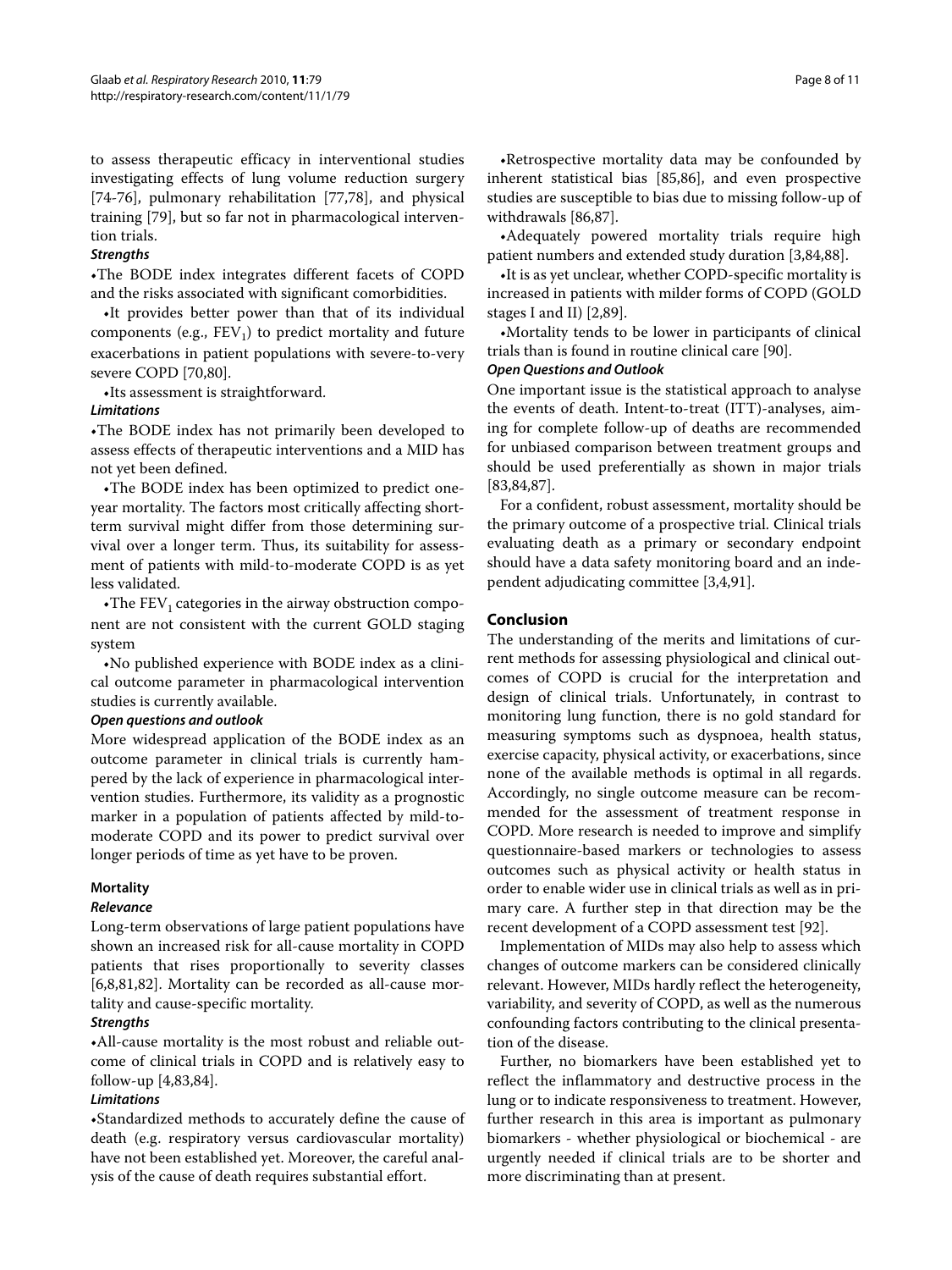Finally, comorbid conditions such as cardiovascular disease, anxiety and depressive disorders, lung cancer and osteoporosis are often observed in COPD patients and are likely to affect COPD outcomes. The impact of these conditions together with the influences of concomitant medication on COPD are variable and for many of them still uncertain; nevertheless, they may alter COPD phenotype, disease progression and survival, and responses to treatment. A systematic evaluation of comorbidities and co-medication should be considered as part of COPD management as they may influence the results of clinical outcome measures.

#### **Competing interests**

TG was employee of Boehringer-Ingelheim at the time of manuscript submission. CV has given presentations at industry symposia sponsored by Altana, AstraZeneca, Aventis, Bayer, Boehringer-Ingelheim, Pfizer, GlaxoSmithKline, Merck Darmstadt, Talecris. He has also received consulting fees from Altana, AstraZeneca, Bayer, Boehringer-Ingelheim, Novartis, Pfizer, GlaxoSmithKline, Talecris. RB has received reimbursement for attending scientific conferences, and/or fees for speaking and/or consulting from AstraZeneca, Boehringer Ingelheim, Chiesi, GlaxoSmith Kline, Janssen-Cilag, Novartis, Nycomed, and Pfizer. The Pulmonary Department at Mainz University Hospital received financial compensation for services performed during participation in single- and multicenter clinical phase I-IV trials organized by various pharmaceutical companies.

#### **Authors' contributions**

TG conceived of the review, drafted and coordinated the manuscript. CV and RB conceived of the review, critically discussed and helped to draft the manuscript. All authors read and approved the final manuscript.

#### **Author Details**

1Pulmonary Department, University Hospital, Johannes Gutenberg-University, Mainz, Germany and 2Department of Pneumology, University Hospital Giessen and Marburg, Marburg, Germany

#### Received: 23 December 2009 Accepted: 17 June 2010 Published: 17 June 2010

#### **References**

- <span id="page-8-0"></span>Rabe KF, Hurd S, Anzueto A, Barnes PJ, Buist SA, Calverley P, Fukuchi Y, Jenkins C, Rodriguez-Roisin R, van Weel C, Zielinski J: Global strategy for the diagnosis, management, and prevention of chronic obstructive pulmonary disease: GOLD executive summary**.** Am J Respir Crit Care Med 2007, 176:532-555.
- <span id="page-8-1"></span>2. Jones PW, Agusti AG: Outcomes and markers in the assessment of chronic obstructive pulmonary disease**.** Eur Respir J 2006, 27:822-832.
- <span id="page-8-2"></span>3. Gross N: Outcome measures for COPD treatments: a critical evaluation**.** COPD 2004, 1:41-57.
- <span id="page-8-3"></span>4. Cazzola M, MacNee W, Martinez FJ, Rabe KF, Franciosi LG, Barnes PJ, Brusasco V, Burge PS, Calverley PMA, Celli BR, Jones PW, Mahler DA, Make B, Miravitlles M, Page CP, Palange P, Parr D, Pistolesi M, Rennard SI, Ruttenvan Mölken MP, Stockley R, Sullivan SD, Wedzicha JA, Wouters EF, American Thoracic Society/European Respiratory Society Task Force on outcomes of COPD: Outcomes for COPD pharmacological trials: from lung function to biomarkers**.** Eur Respir J 2008, 31:416-469.
- <span id="page-8-4"></span>5. Miller MR, Hankinson J, Brusasco V, Burgos F, Casaburi R, Coates A, Crapo R, Enright P, van der Grinten CP, Gustafsson P, Jensen R, Johnson DC, MacIntyre N, McKay R, Navajas D, Pedersen OF, Pellegrino R, Viegi G, Wanger J: ATS/ERS Task Force: Standardisation of spirometry**.** Eur Respir J 2005, 26:319-338.
- <span id="page-8-5"></span>6. Sin DD, Wu L, Man SF: The relationship between reduced lung function and cardiovascular mortality: a population-based study and a systematic review of the literature**.** Chest 2005, 127:1952-1959.
- 7. Ferrie JE, Singh-Manoux A, Kivimäki M, Mindell J, Breeze E, Smith GD, Shipley MJ: Cardiorespiratory risk factors as predictors of 40-year mortality in women and men**[.](http://www.ncbi.nlm.nih.gov/entrez/query.fcgi?cmd=Retrieve&db=PubMed&dopt=Abstract&list_uids=19389720)** Heart 2009, 95:1250-1257.
- <span id="page-8-6"></span>8. Young RP, Hopkins R, Eaton TE: Forced expiratory volume in one second: not just a lung function test but a marker of premature death from all cause[s](http://www.ncbi.nlm.nih.gov/entrez/query.fcgi?cmd=Retrieve&db=PubMed&dopt=Abstract&list_uids=17906084)**.** Eur Respir J 2007, 30:616-622.
- <span id="page-8-7"></span>9. Roche N, Dalmay F, Perez T, Kuntz C, Vergnenègre A, Neukirch F, Giordanella J-P, Huchon G: Impact of chronic airflow obstruction in a working population**.** Eur Respir J 2008, 31:1227-1233.
- <span id="page-8-8"></span>10. Akamatsu K, Yamagata T, Kida Y, Tanaka H, Ueda H, Ichinose M: Poor sensitivity of symptoms in early detection of COPD**.** COPD 2008, 5:269-273.
- <span id="page-8-9"></span>11. Wise RA: The value of forced expiratory volume in 1 second decline in the assessment of chronic obstructive pulmonary disease progression**.** Am J Med 2006, 119:4-11.
- <span id="page-8-10"></span>12. Pellegrino R, Viegi G, Brusasco V, Crapo RO, Burgos F, Casaburi R, Coates A, van der Grinten CPM, Gustafsson P, Hankinson J, Jensen R, Johnson DC, MacIntyre N, McKay R, Miller MR, Navajas D, Pedersen OF, Wanger J: Interpretative strategies for lung function tests**[.](http://www.ncbi.nlm.nih.gov/entrez/query.fcgi?cmd=Retrieve&db=PubMed&dopt=Abstract&list_uids=16264058)** Eur Respir J 2005, 26:948-968.
- <span id="page-8-11"></span>13. O'Donnell DE: Hyperinflation, dyspnea, and exercise intolerance in chronic obstructive pulmonary disease**.** Proc Am Thorac Soc 2006, 3:180-184.
- <span id="page-8-12"></span>14. Rabe KF: Roflumilast for chronic obstructive pulmonary disease author's reply**.** Lancet 2005, 366:1846-1847.
- <span id="page-8-13"></span>15. O'Donnell DE, Laveneziana P: Physiology and consequences of lung hyperinflation in COPD**.** Eur Respir Rev 2006, 15:61-67.
- <span id="page-8-14"></span>16. Hankinson JL, Stocks J, Peslin R: Reproducibility of lung volume measurements**.** Eur Respir J 1998, 11:787-790.
- <span id="page-8-15"></span>17. O'Donnell DE: Is sustained pharmacologic lung volume reduction now possible in COPD? Chest 2006, 129:501-503.
- <span id="page-8-16"></span>18. Criner GJ, Belt P, Sternberg AL, Mosenifar Z, Make BJ, Utz JP, Sciurba F: National Emphysema Treatment Trial Research Group. Effects of lung volume reduction surgery on gas exchange and breathing pattern during maximum exercise**.** Chest 2009, 135:1268-79.
- <span id="page-8-17"></span>19. Casanova C, Cote C, de Torres JP, Aguirre-Jaime A, Marin JM, Pinto-Plata V, Celli BR: Inspiratory-to-total lung capacity predicts mortality in patients with chronic obstructive pulmonary disease**.** Am J Respir Crit Care Med 2005, 171:591-597.
- <span id="page-8-18"></span>20. Palange P, Ward SA, Carlsen K-H, Casaburi R, Gallagher CG, Gosselink R, O'Donnell DE, Puente-Maestu L, Schols AM, Singh S, Whipp BJ: Recommendations on the use of exercise testing in clinical practice**.** Eur Respir J 2007, 29:185-209.
- <span id="page-8-19"></span>21. Butland RJA, Pang J, Gross ER: Two-, six-, and 12-minute walk tests in respiratory disease**.** BMJ 1982, 284:1607-1608.
- <span id="page-8-20"></span>22. Singh SJ, Morgan MDL, Scott S, Walters D, Hardman AE: Development of a shuttle walk test of disability in patients with chronic airways obstruction**.** Thorax 1992, 47:1019-1024.
- <span id="page-8-21"></span>23. Revill SM, Morgan MDL, Singh SJ, Williams J, Hardman AE: The endurance shuttle walk: a new field test for the assessment of endurance capacity in chronic obstructive pulmonary disease**.** Thorax 1999, 54:213-222.
- <span id="page-8-22"></span>24. Whipp BJ, Davis JA, Torres F, Wasserman K: A test to determine the parameters of aerobic function during exercise**.** J Appl Physiol 1981, 50:217-221.
- <span id="page-8-23"></span>25. Porszasz J, Casaburi R, Somfay A, Woodhouse LJ, Whipp BJ: A treadmill ramp protocol using simultaneous changes in speed and grade**.** Med Sci Sports Exerc 2003, 35:1596-1603.
- <span id="page-8-24"></span>26. Pitta F, Troosters T, Probst VS, Spruit MA, Decramer M, Gosselink R: Quantifying physical activity in daily life with questionnaires and motion sensors in COPD**.** Eur Respir J 2006, 27:1040-1055.
- <span id="page-8-25"></span>27. Wise RA, Brown CD: Minimal clinically important difference in the sixminute walk test and the incremental shuttle walk test**[.](http://www.ncbi.nlm.nih.gov/entrez/query.fcgi?cmd=Retrieve&db=PubMed&dopt=Abstract&list_uids=17136972)** COPD 2005, 2:125-129.
- <span id="page-8-26"></span>28. ATS statement: Guidelines for the six-minute walk test**.** Am J Respir Crit Care Med 2002, 166:111-117.
- <span id="page-8-27"></span>29. Brown CD, Wise RA: Field tests of exercise in COPD: The six-minute walk test and the shuttle walk test**[.](http://www.ncbi.nlm.nih.gov/entrez/query.fcgi?cmd=Retrieve&db=PubMed&dopt=Abstract&list_uids=17729065)** COPD 2007, 4:217-223.
- <span id="page-8-28"></span>30. Cote CG, Casanova C, Marín JM, Lopez MV, Pinto-Plata V, De Oca MM, Dordelly LJ, Nekach H, Celli BR: Validation and comparison of reference equations for the 6-min walk distance test**.** Eur Respir J 2008, 31:571-578.
- <span id="page-8-29"></span>31. Watz H, Waschki B, Meyer T, Magnussen H: Physical activity in patients with COPD**.** Eur Respir J 2009, 33:262-272.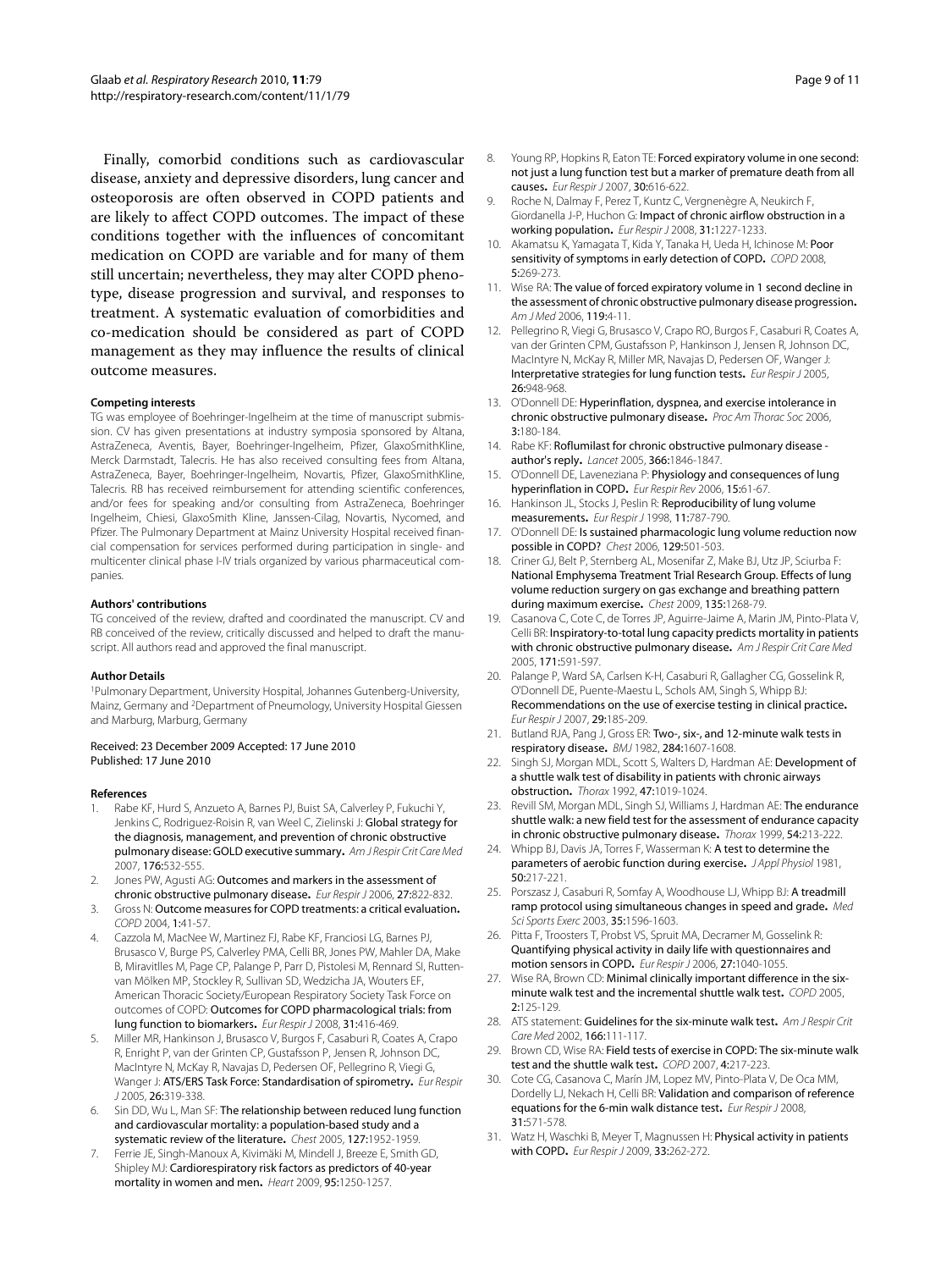- <span id="page-9-0"></span>32. Singh SJ, Jones PW, Evans R, Morgan MDL: Minimum clinically important improvement for the incremental shuttle walking test**.** Thorax 2008, 63:775-777.
- <span id="page-9-1"></span>33. Solway S, Brooks D, Lacasse Y, Thomas S: A qualitative systemic overview of the measurement properties of functional walk tests used in the cardiorespiratory domain**.** Chest 2001, 119:256-270.
- <span id="page-9-2"></span>34. Murray JA, Waterman LA, Ward J, Baird JC, Mahler DA: Perceptual and physiologic responses during treadmill and cycle exercise in patients with COPD**[.](http://www.ncbi.nlm.nih.gov/entrez/query.fcgi?cmd=Retrieve&db=PubMed&dopt=Abstract&list_uids=18753470)** Chest 2009, 135:384-390.
- <span id="page-9-3"></span>35. American Thoracic Society: ATS/ACCP Statement on cardiopulmonary exercise testing**.** Am J Respir Crit Care Med 2003, 167:211-277.
- <span id="page-9-4"></span>36. Fensli R, Pedersen PE, Gundersen T, Hejlesen O: Sensor acceptance model - measuring patient acceptance of wearable sensors**.** Methods Inf Med 2008, 47:89-95.
- <span id="page-9-5"></span>37. Morgan M: Life in slow motion: quantifying physical activity in COPD**[.](http://www.ncbi.nlm.nih.gov/entrez/query.fcgi?cmd=Retrieve&db=PubMed&dopt=Abstract&list_uids=18663063)** Thorax 2008, 63:663-664.
- <span id="page-9-6"></span>38. Troosters T: Physical activity monitoring: a new outcome facing many challenges, but yielding promising results**.** COPD 2009, 6:82-83.
- <span id="page-9-7"></span>39. Casaburi R: Activity Monitoring in assessing activities of daily living**.** COPD 2007, 4:251-255.
- <span id="page-9-8"></span>40. Mahler DA, Weinberg DH, Wells CK, Feinstein AR: The measurement of dyspnea. Contents, interobserver agreement, and physiologic correlates of two new clinical indexes**[.](http://www.ncbi.nlm.nih.gov/entrez/query.fcgi?cmd=Retrieve&db=PubMed&dopt=Abstract&list_uids=6723384)** Chest 1984, 85:751-758.
- <span id="page-9-9"></span>41. Mahler DA, Witek TJ: The MCID of the transition dyspnea index is a total score of one unit**.** COPD 2005, 2:99-103.
- <span id="page-9-10"></span>42. Witek TJ, Mahler DA: Minimal important difference of the transition dyspnoea index in a multinational clinical trial**.** Eur Respir J 2003, 21:267-272.
- <span id="page-9-11"></span>43. de Torres JP, Pinto-Plata V, Ingenito E, Bagley P, Gray A, Berger R, Celli B: Power of outcome measurements to detect clinically significant changes in pulmonary rehabilitation of patients with COPD**.** Chest 2002, 121:1092-1098.
- 44. Watson L, Vestbo J, Postma DS, Decramer M, Rennard S, Kiri VA, Vermeire PA, Soriano JB: Gender differences in the management and experience of Chronic Obstructive Pulmonary Disease**.** Respir Med 2004, 98:1207-1213.
- 45. van Wetering CR, van Nooten FE, Mol SJM, Hoogendoorn M, Rutten-van Mölken MPMH, Schols AM: Systemic impairment in relation to disease burden in patients with moderate COPD eligible for a lifestyle program. Findings from the INTERCOM trial**.** Int J Chron Obstruct Pulmon Dis 2008, 3:443-451.
- <span id="page-9-12"></span>46. Bourbeau J, Ford G, Zackon H, Pinsky N, Lee J, Ruberto G: Impact on patients' health status following early identification of a COPD exacerbation**[.](http://www.ncbi.nlm.nih.gov/entrez/query.fcgi?cmd=Retrieve&db=PubMed&dopt=Abstract&list_uids=17715163)** Eur Respir J 2007, 30:907-913.
- <span id="page-9-13"></span>47. Rennard S, Decramer M, Calverley PM, Pride NB, Soriano JB, Vermeire PA, Vestbo J: Impact of COPD in North America and Europe in 2000: subjects' perspective of Confronting COPD International Survey**.** Eur Respir J 2002, 20:799-805.
- <span id="page-9-14"></span>48. Mahler DA: Measurement of dyspnea: clinical ratings**.** In In Dyspnea: Mechanisms, Measurement and Management Volume 2005. 2nd edition. Edited by: Mahler DA. New York: Taylor and Francis :147-164.
- <span id="page-9-15"></span>49. Haughney J, Gruffydd-Jones K: Patient-centred outcomes in primary care management of COPD - what do recent clinical trial data tell us? Prim Care Resp J 2004, 13:185-197.
- <span id="page-9-16"></span>50. Borg G: Psychophysical bases of perceived exertion**.** Med Sci Sports Exerc 1982, 14:377-381.
- <span id="page-9-17"></span>51. Borg G: Psychophysical scaling with applications in physical work and the perception of exertion**.** Scand J Work Environ Health 1990, 16(Suppl 1):55-58.
- <span id="page-9-18"></span>52. Mador MJ, Rodis A, Magalang UJ: Reproducibility of Borg scale measurements of dyspnea during exercise in patients with COPD**.** Chest 1995, 107:1590-1597.
- <span id="page-9-20"></span><span id="page-9-19"></span>53. Jones PW: Health status and the spiral of decline**.** COPD 2009, 6:59-63. 54. Jones PW, Quirk FH, Baveystock CM, Littlejohns P: A self-complete
- measure of health status for chronic airflow limitation. The St. George's Respiratory Questionnaire**.** Am Rev Respir Dis 1992, 145:1321-1327.
- <span id="page-9-21"></span>55. Meguro M, Barley EA, Spencer S, Jones PW: Development and Validation of an Improved, COPD-Specific Version of the St. George Respiratory Questionnaire**.** Chest 2007, 132:456-463.
- <span id="page-9-22"></span>56. Jones PW: Interpreting thresholds for a clinically significant changes in health status in asthma and COPD**[.](http://www.ncbi.nlm.nih.gov/entrez/query.fcgi?cmd=Retrieve&db=PubMed&dopt=Abstract&list_uids=11936514)** Eur Respir J 2002, 19:398-404.
- <span id="page-9-23"></span>57. Mühlig S, Petermann F: Illness specific data collection on quality of life of patients with asthma and chronic obstructive bronchitis**.** Rehabilitation 1998, 37:25-38.
- <span id="page-9-24"></span>58. Ferrer M, Villasante C, Alonso J, Sobradillo V, Gabriel R, Vilagut G, Masa JF, Viejo JL, Jiménez-Ruiz CA, Miravitlles M: Interpretation of quality of life scores from the St George's Respiratory Questionnaire**[.](http://www.ncbi.nlm.nih.gov/entrez/query.fcgi?cmd=Retrieve&db=PubMed&dopt=Abstract&list_uids=11936515)** Eur Respir J 2002, 19:405-413.
- <span id="page-9-25"></span>59. Schünemann HJ, Griffith L, Jaeschke R, Goldstein R, Stubbing D, Guyatt GH: Evaluation of the minimal important difference for the feeling thermometer and the St. George's Respiratory Questionnaire in patients with chronic airflow obstruction**.** J Clin Epidemiol 2003, 56:1170-1176.
- <span id="page-9-26"></span>60. Guyatt GH, Berman LB, Townsend M, Pugsley SO, Chambers LW: A measure of quality of life for clinical trials in chronic lung disease**.** Thorax 1987, 42:773-778.
- <span id="page-9-27"></span>61. Puhan MA, Guyatt GH, Goldstein R, Mador J, McKim D, Stahl E, Griffith L, Schünemann HJ: Relative responsiveness of the Chronic Respiratory Questionnaire, St. Georges Respiratory Questionnaire and four other health-related quality of life instruments for patients with chronic lung disease**.** Respir Med 2007, 101:308-316.
- <span id="page-9-28"></span>62. Schünemann HJ, Puhan M, Goldstein R, Jaeschke R, Guyatt GH: Measurement properties and interpretability of the Chronic respiratory disease questionnaire (CRQ)**.** COPD 2005, 2:81-89.
- <span id="page-9-29"></span>63. Ware JE Jr, Gandek B: Overview of the SF-36 Health Survey and the International Quality of Life Assessment (IQOLA) Project**.** J Clin Epidemiol 1998, 51:903-912.
- <span id="page-9-30"></span>64. Wedzicha JA, Seemungal TA: COPD exacerbations: defining their cause and prevention**.** Lancet 2007, 370:786-796.
- <span id="page-9-31"></span>65. Anzueto A, Sethi S, Martinez FJ: Exacerbations of chronic obstructive pulmonary disease**.** Proc Am Thorac Soc 2007, 4:554-564.
- <span id="page-9-32"></span>66. Pauwels R, Calverley P, Buist AS, Rennard S, Fukuchi Y, Stahl E, Löfdahl CG: COPD exacerbations: the importance of a standard definition**.** Respir Med 2004, 98:99-107.
- <span id="page-9-33"></span>67. Kessler R, Ståhl E, Vogelmeier C, Haughney J, Trudeau E, Löfdahl CG, Partridge MR: Patient understanding, detection, and experience of COPD exacerbations: an observational, interview-based study**.** Chest 2006, 130:133-142.
- <span id="page-9-34"></span>68. Burge S, Wedzicha JA: COPD exacerbations: definitions and classifications**.** Eur Respir 2003, 21:46s-53s.
- <span id="page-9-35"></span>69. Jones P, Higenbottam T: Quantifying of severity of exacerbations in chronic obstructive pulmonary disease: adaptations to the definition to allow quantification**.** Proc Am Thorac Soc 2007, 4:597-601.
- <span id="page-9-36"></span>70. Celli BR, Cote CG, Marin JM, Casanova C, Montes de Oca M, Mendez RA, Pinto Plata V, Cabral HJ: The Body-mass index, airflow obstruction, dyspnea, and exercise capacity index in chronic obstructive pulmonary disease. N Fnal *J Med* 2004, 350:1005-1012.
- <span id="page-9-37"></span>71. Soler-Cataluña JJ, Martínez-García MÁ, Sánchez LS, Tordera MP, Sánchez PR: Severe exacerbations and BODE index: Two independent risk factors for death in male COPD patients**.** Respir Med 2009, 103:692-699.
- <span id="page-9-38"></span>72. Celli BR, Calverley PMA, Rennard SI, Wouters EFM, Agusti A, Anthonisen N, MacNee W, Jones P, Pride N, Rodriguez-Roisin R, Rossi A, Wanner A: Proposal for a multidimensional staging system for chronic obstructive pulmonary disease**.** Respir Med 2005, 99:1546-1554.
- <span id="page-9-39"></span>73. Puhan MA, Garcia-Aymerich J, Frey M, ter Riet G, Antó JM, Agustí AG, Gómez FP, Rodríguez-Roisín R, Moons KGM, Kessels AG, Held U: Expansion of the prognostic assessment of patients with chronic obstructive pulmonary disease: the updated BODE index and the ADO index**.** Lancet 2009, 374:704-711.
- <span id="page-9-40"></span>74. Lederer DJ, Thomashow BM, Ginsburg ME, Austin JH, Bartels MN, Yip CK, Jellen PA, Brogan FL, Kawut SM, Maxfield RA, DiMango AM, Simonelli PF, Gorenstein LA, Pearson GD, Sonett JR: Lung-volume reduction surgery for pulmonary emphysema: Improvement in body mass index, airflow obstruction, dyspnea, and exercise capacity index after 1 year**.** J Thorac Cardiovasc Surg 2007, 133:1434-1438.
- 75. Pompeo E, Mineo TC: Two-year improvement in multidimensional body mass index, airflow obstruction, dyspnea, and exercise capacity index after nonresectional lung volume reduction surgery in awake patients**.** Ann Thorac Surg 2007, 84:1862-1869.
- <span id="page-9-41"></span>76. Martinez FJ, Han MK, Andrei AC, Wise R, Murray S, Curtis JL, Sternberg A, Criner G, Gay SE, Reilly J, Make B, Ries AL, Sciurba F, Weinmann G, Mosenifar Z, DeCamp M, Fishman AP, Celli BR: National Emphysema